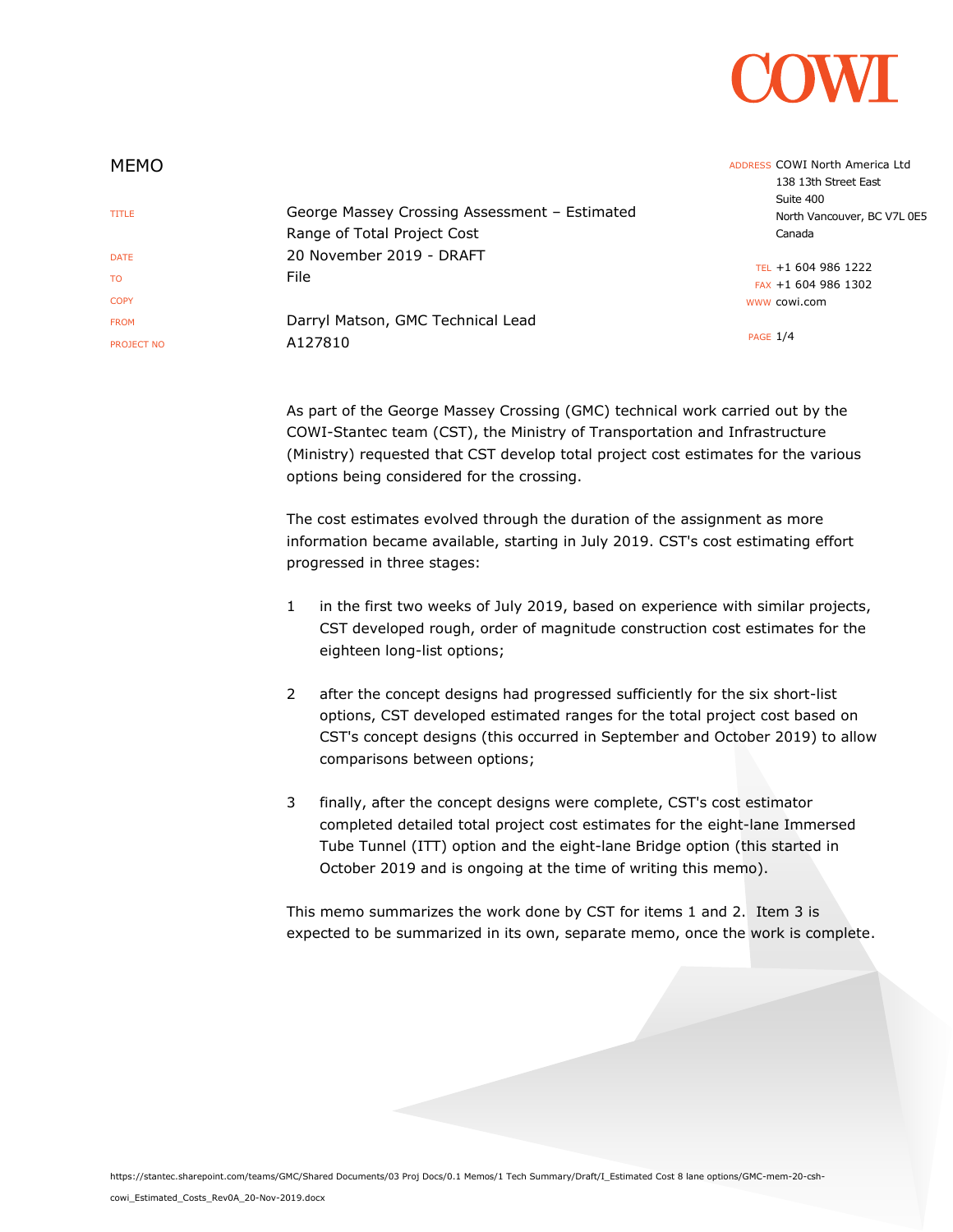

PAGE 2/4

### **1 Order of Magnitude Construction Cost Estimates – Eighteen Long List Options**

In the first two weeks of July 2019, CST began developing order of magnitude construction costs for the eighteen long-list options. Since the Ministry's meeting in the middle of July 2019 with the Metro Vancouver Task Force refined the long-list of options to a short-list of six options, the Ministry instructed CST to cease work on all but the six short-list options, and therefore CST's cost estimates for the long list of options were not completed.

# **2 Estimated Range of Total Project Cost – Six Short List Options**

CST developed an estimated range for the total project cost for the six short listed options once the concept design for each option had progressed sufficiently. The six options included six-lane and eight-lane crossings for each of the deep bored tunnel (DBT), immersed tube tunnel (ITT), and the long-span bridge (Bridge). This work was carried out in September and October 2019.

Following its meeting with Metro Vancouver Finance and Intergovernmental Committee on September 18, 2019, the Ministry directed CST to stop work on all six-lane options and only continue advancing the eight-lane options. Therefore, the cost estimates for the six-lane options were not developed in as much detail as the eight-lane options.

The estimates included construction cost, design cost, owner costs, property acquisition costs, environmental offsetting costs, escalation, interest during construction, and an allowance for risk and contingencies.

These cost ranges allowed for relative comparisons between the various options but are not suitable for budgeting purposes.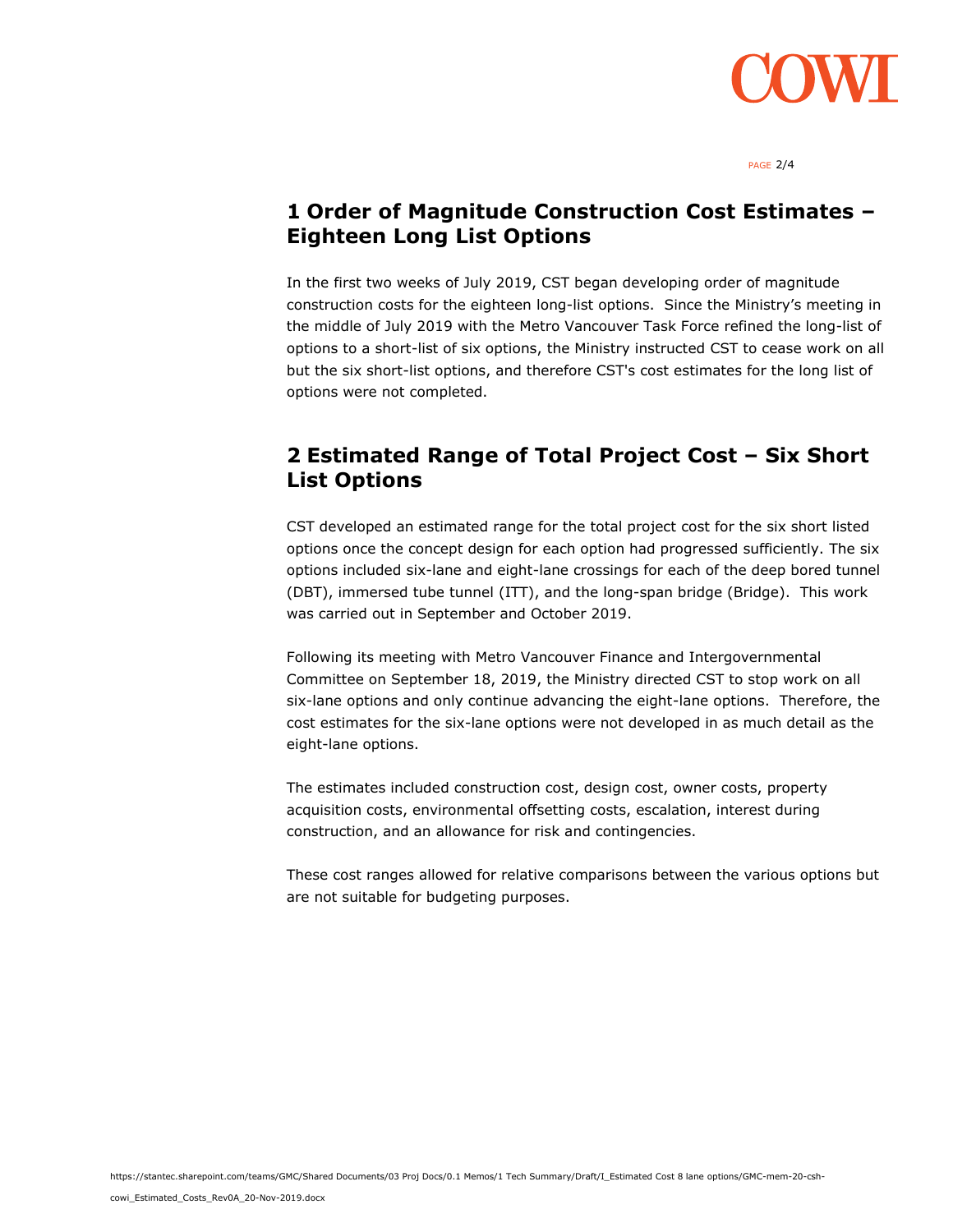

PAGE 3/4

#### **2.1 Eight-Lane Deep Bored Tunnel (DBT) – Estimated Project Cost Range**

The estimated total project cost of the eight-lane DBT was between \$12 and \$17 Billion. A breakdown of the cost components is shown in Table 1.

*Table 1 – Eight-Lane Deep Bored Tunnel Estimated Project Cost Breakdown*

| <b>Item</b>                         | <b>Approximate Cost (Million)</b> |
|-------------------------------------|-----------------------------------|
| Construction                        |                                   |
| New Crossing<br>≻                   | $$4,000 - $5,000$                 |
| Roads<br>≻                          | $$200 - $300$                     |
| Removals<br>≻                       | \$100                             |
| Design                              | $$200 - $300$                     |
| Owner's costs                       | $$1,200 - $1,800$                 |
| Property                            | \$500-\$700                       |
| Risk and contingency                | $$2,500 - $4,000$                 |
| Escalation                          | $$2,300 - $2,900$                 |
| <b>Interest During Construction</b> | $$1,400 - $1,700$                 |
|                                     |                                   |
| Total                               | $$12,400 - $16,800$               |

#### **2.2 Eight-Lane ITT - Estimated Project Cost Range**

The estimated total project cost of the eight-lane ITT was between \$4 and \$5 Billion. A breakdown of the cost components is shown in Table 2.

*Table 2 – Eight-Lane ITT Estimated Project Cost Breakdown*

| <b>Item</b>                         | <b>Approximate Cost (Million)</b> |
|-------------------------------------|-----------------------------------|
| Construction                        |                                   |
| New Crossing<br>≻                   | $$1,400 - $1,800$                 |
| Roads and Bridges/Overpasses<br>≻   | $$150 - $250$                     |
| Removals<br>⋗                       | \$50                              |
| Design                              | $$100 - $150$                     |
| Owner's costs                       | $$500 - $700$                     |
| Property                            | \$50                              |
| Risk and contingency                | $$800 - $1,000$                   |
| Escalation                          | $$500 - $600$                     |
| <b>Interest During Construction</b> | $$400 - $450$                     |
|                                     |                                   |
| Total                               | $$3,950 - $5,050$                 |